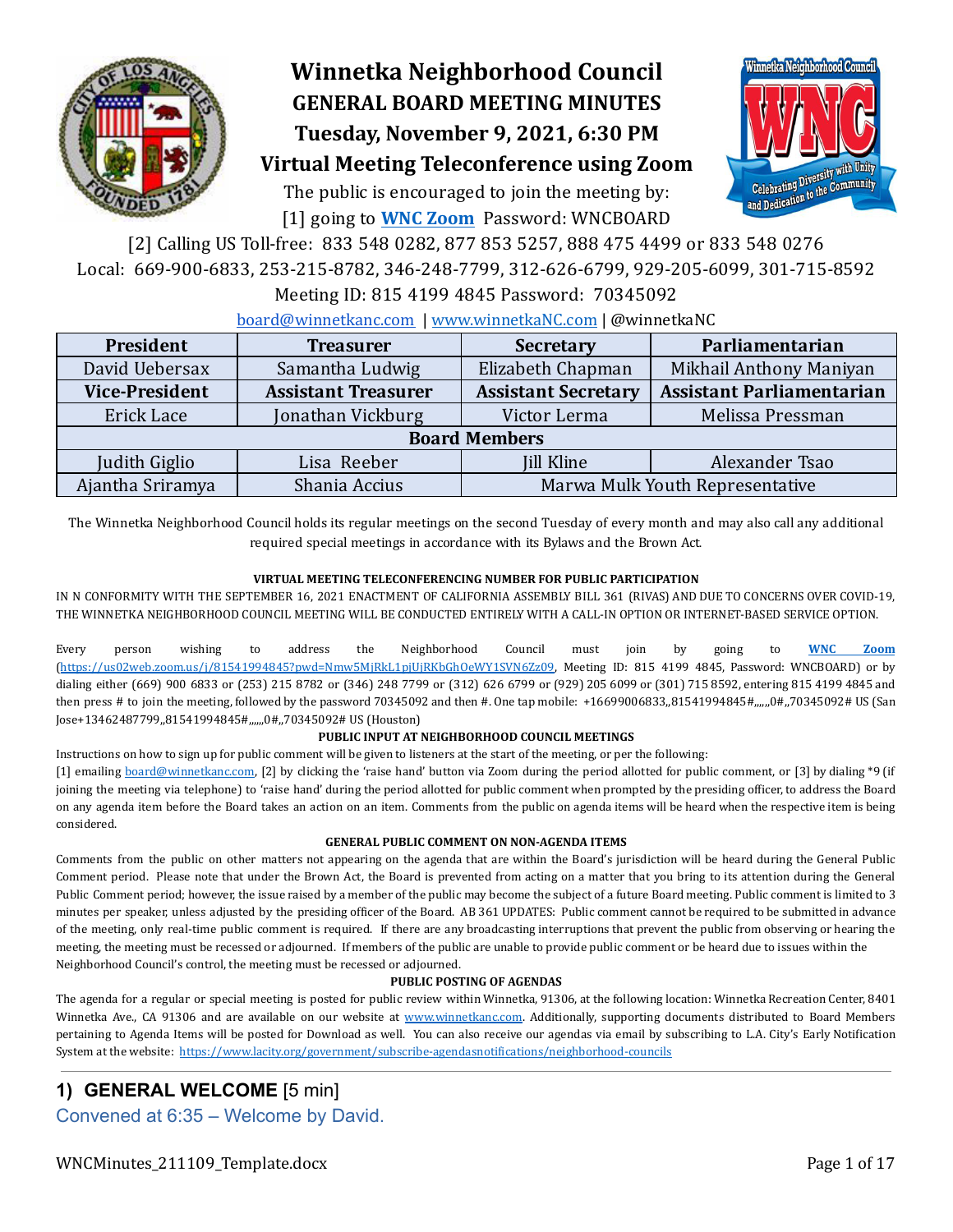# **2) CONVENE MEETING and PLEDGE OF ALLEGIANCE** [1 min]

**Erick Lace** led pledge.

**David** advised that Lisa Reeber has resigned.

| <b>Board</b>                                                                                         | <b>Nov</b>     | <b>Dec</b> | Ja           | Feb | <b>Mar</b>                                   | Ap           | <b>May</b>       | Jun | Jun | Jul | <b>Aug</b> | <b>Sep</b> | Oc             | <b>Nov</b> |
|------------------------------------------------------------------------------------------------------|----------------|------------|--------------|-----|----------------------------------------------|--------------|------------------|-----|-----|-----|------------|------------|----------------|------------|
| <b>Member</b>                                                                                        | 10             | 08         | $\mathsf{n}$ | 09  | 09                                           | $\mathbf{r}$ | 11               | 08  | 15  | 13  | 10         | 14         | t              | 09         |
|                                                                                                      |                |            | 12           |     |                                              | 13           |                  |     |     | ۰   |            |            | 12             |            |
| Ajantha Sriramya                                                                                     | $\overline{A}$ | L          | LE           | E   | LE                                           | LE           | LE               | E   | A   | X   | X          | E          | E              | X          |
| <b>Lisa Reeber</b>                                                                                   | X              | X          | X            | X   | X                                            | $\mathbf X$  | X                | X   | X   | X   | X          | X          | X              | n/a        |
| <b>David Uebersax</b>                                                                                | X              | X          | X            | X   | X                                            | X            | X                | X   | X   | X   | X          | X          | X              | X          |
| <b>Erick Lace</b>                                                                                    | X              | X          | X            | X   | X                                            | X            | $\boldsymbol{A}$ | X   | X   | X   | A          | X          | X              | X          |
| <b>Judith Giglio</b>                                                                                 | L/LE           | LE         | LE           | A   | $\overline{X}$                               | LE           | X                | X   | A   | X   | X          | LE         | $\overline{A}$ | X          |
| Samantha Ludwig                                                                                      | X              | X          | X            | X   | X                                            | E            | X                | A   | X   | A   | X          | X          | X              | X          |
| <b>Jill Kline</b>                                                                                    | X              | X          | X            | X   | X                                            | X            | X                | X   | X   | A   | X          | X          | X              | LE         |
| <b>Marwa Mulk</b>                                                                                    | E              | LE         | LE           | X   | A                                            | X            | A                | X   | X   | A   | A          | X          | X              | A          |
| <b>Alexander Tsao</b>                                                                                | X              | X          | X            | X   | X                                            | X            | X                | X   | X   | X   | X          | X          | X              | X          |
| Jonathan Vickburg                                                                                    | X              | X          | X            | X   | X                                            | X            | X                | X   | X   | X   | X          | X          | X              | X          |
| <b>Shania Accius</b>                                                                                 | X              | X          | X            | X   | X                                            | X            | X                | X   | X   | A   | X          | X          | X              | X          |
| <b>Victor Lerma</b>                                                                                  | X              | A          |              | X   |                                              |              |                  | X   | A   | X   | A          | L          | A              | X          |
| <b>Mikhail Maniyan</b>                                                                               |                |            |              |     |                                              |              |                  | X   | X   | X   | X          | E          | X              | X          |
| <b>Elizabeth Chapman</b>                                                                             |                |            |              |     |                                              |              |                  | X   | X   | X   | X          | X          | X              | X          |
| <b>Melissa Pressman</b>                                                                              |                |            |              |     |                                              |              |                  | X   | X   | X   | X          | X          | X              | X          |
| <b>Franklin Solis</b>                                                                                | X              | X          | X            | X   | E                                            | X            |                  |     |     |     |            |            |                |            |
| <b>Steven Fuhrman</b>                                                                                | X              | X          | X            | X   | X                                            | X            | X                |     |     |     |            |            |                |            |
| <b>Celia Vasquez</b>                                                                                 | E              | X          | X            | X   | LE                                           | LE           | X                |     |     |     |            |            |                |            |
| $X =$ Present, A = Absent, E = Excused, / = Not on the Board at this time, L = Late, LE = Left early |                |            |              |     |                                              |              |                  |     |     |     |            |            |                |            |
|                                                                                                      |                |            |              |     | <i>*</i> Cancelled Meeting, †Special Meeting |              |                  |     |     |     |            |            |                |            |

# **3) BOARD MEMBER ROLL CALL** [2 min]

12 members present at the beginning of the meeting, AJ arrived at 6:55 with 13 member's present for the duration of the meeting.

Jill was required to recuse herself during the meeting, but did not have a chance to rejoin after her required recusal item was completed. As a result, her attendance was changed to Left Early rather than Present.

**4) MEETING RULES & ANNOUNCEMENTS:** The Board may take action on any item on the agenda, which may be taken out of order.

#### **David:** reminder of Brown Act.

**5) APPROVAL OF MINUTES:** We will review and approve the Minutes as available.

WNCMinutes\_211109\_Template.docx Page 2 of 17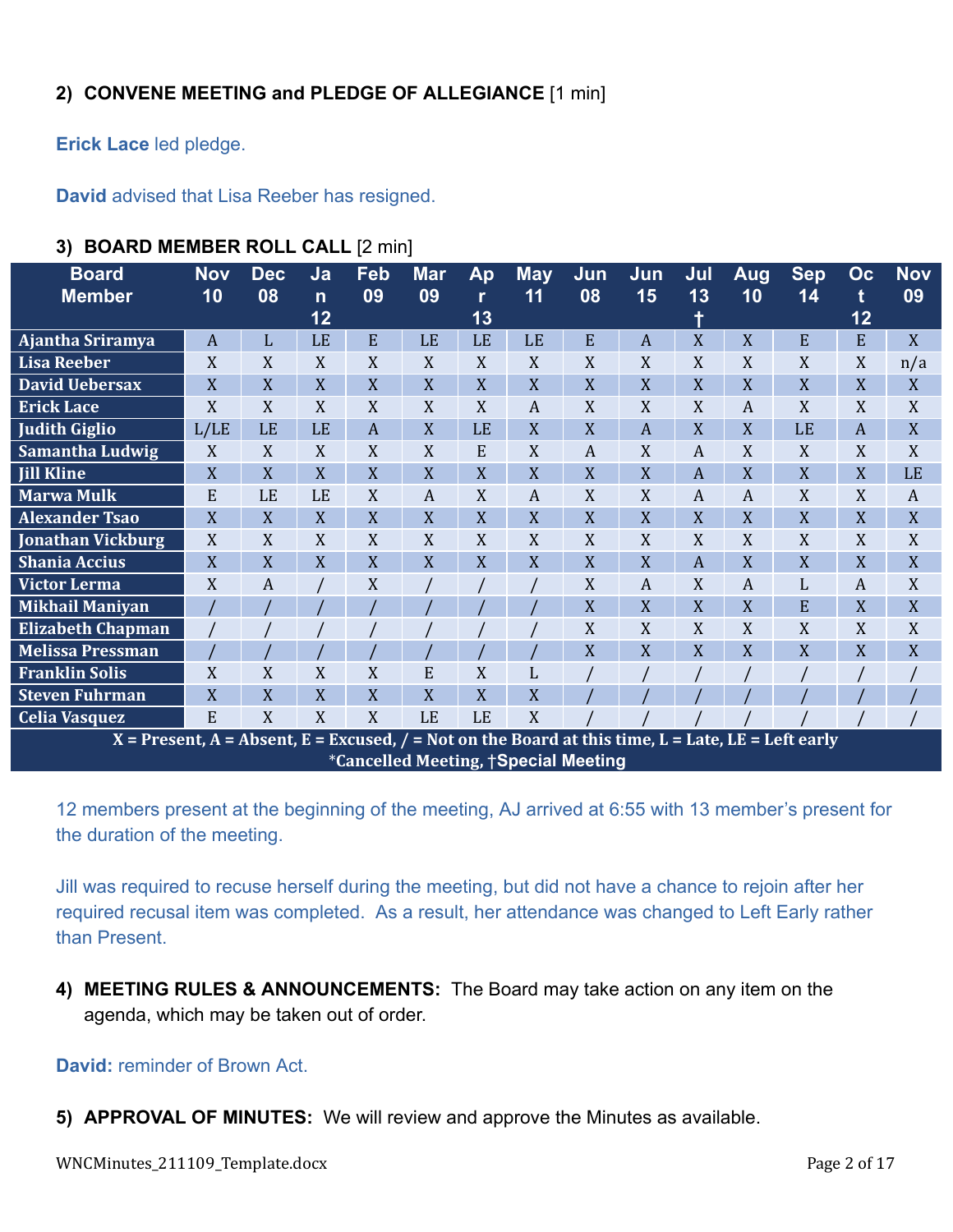**A** Motion to approve minutes for October 12, 2021 (**WNC-2021-110921-5A)**

Erick moved to approve, Judith seconded. Approved by Consensus.

### **6) GOVERNMENT REPRESENTATIVES:**

**A** Updates and reports from representatives of the offices of Mayor Garcetti, Council District Councilmember Bob Blumenfield (CD3 CM BB), Congressman Brad Sherman, State Senator Stern, State Assembly Jesse Gabriel, US Congressmember Brad Sherman, LA County Supervisor Sheila Keuhl, the LAPD and/or CPAB, LAFD, LAUSD Board Member Scott Schmerelson, Dept. of Neighborhood Empowerment (DONE), Board of Neighborhood Commissioners (BONC), Neighborhood Council Budget Advocates (NCBA) and any other local, state, or federal agencies.

**Erin Seinfeld** from Mayor's office: Covid-19 Memorial is being put together to come together and honor those lost and those who have worked throughout the crisis. Nov 18- 20. To honor those heroes who have worked through covid. Free posters are available to advertise for the event. Buildings are to be lit in blue for the event.

**Jonathan:** Is there a link to the website regarding this event.

**Erin**: LAMayor.org/COVIDMemorial

**Safi from Bob Blumenfield's office:** Redistricting is ongoing. Tomorrow the redistricting will continue to be discussed.

Holiday party is being discussed.

**Blake from Sheila Keuhl's office**: 3 tele-meetings taking place in the next few days regarding covid requirements will be occurring.

LA River Headwaters meetings occurring Nov 16.

Full proof of vaccination is now required to enter certain establishments, which began Nov 4.

**David**: Supervisor will be finishing her term this year.

**Blake**: Yes, December of 2022 will be Supervisor Keuhl's last time in the supervisor's office.

**Erick**: What are the rules for the private establishments, such as country clubs or private lodge?

**Blake**: No, all private establishments must comply with the new covid rules. There is not a date as to when this would be ending. The city rules would be separate and potentially stricter.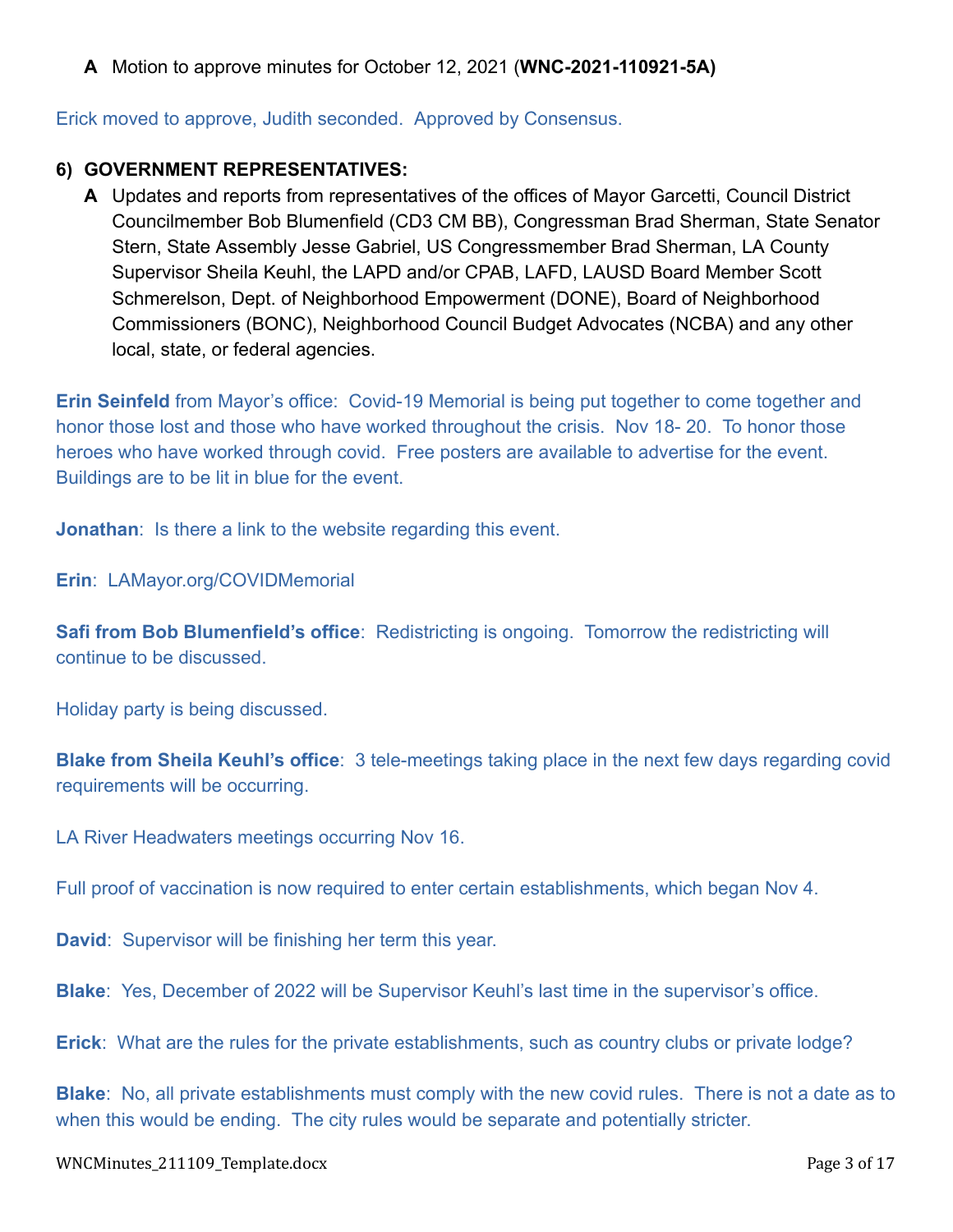**Victor**: What type of documentation is required?

**Blake**: Cards are the best method.

**Jill**: City mandate that went into effect on November 4. Photo of the vaccination card or digital vaccination record will qualify.

**Mario**: reminder of conflict of interest rules.

New rules and changes have been amended to the Brown Act and are effective immediately. Council meetings will be virtual for the near future.

**David**: Do we need to remove the maximum time limits on the agenda?

**Mario**: Yes, you would need to remove the maximum for future agendas.

Core Module III is November 30th.

Review your bylaws to ensure compliance with the new amendments. There is a new bylaw template.

Completed applications accepted until April 1st. Structural changes would need to be approved.

EmpowerLA listening survey is extended until November 12th.

**Glenn Bailey** for Budget Advocate: Region 3 is open to nominations for a replacement budget advocate. Several vacancies are getting filled, but Region 3 is next.

Budget training recordings are now on the website. Budget advocates are meeting with City representatives to discuss the upcoming budget needs. November 19th is the deadline for the budget to the City.

Town Halls are being considered and they are being planned.

Saturday June 18th is the next Budget Day.

**David**: Budget Day is a really important way for constituents to be active in regards to the budget of the city.

**Officer Zamora**: Gave crime stats. Grand Theft Auto is continuing to be on the rise. Key fobs being left in the car are leading to an increase in these thefts. Recommended to never leave a key fob in a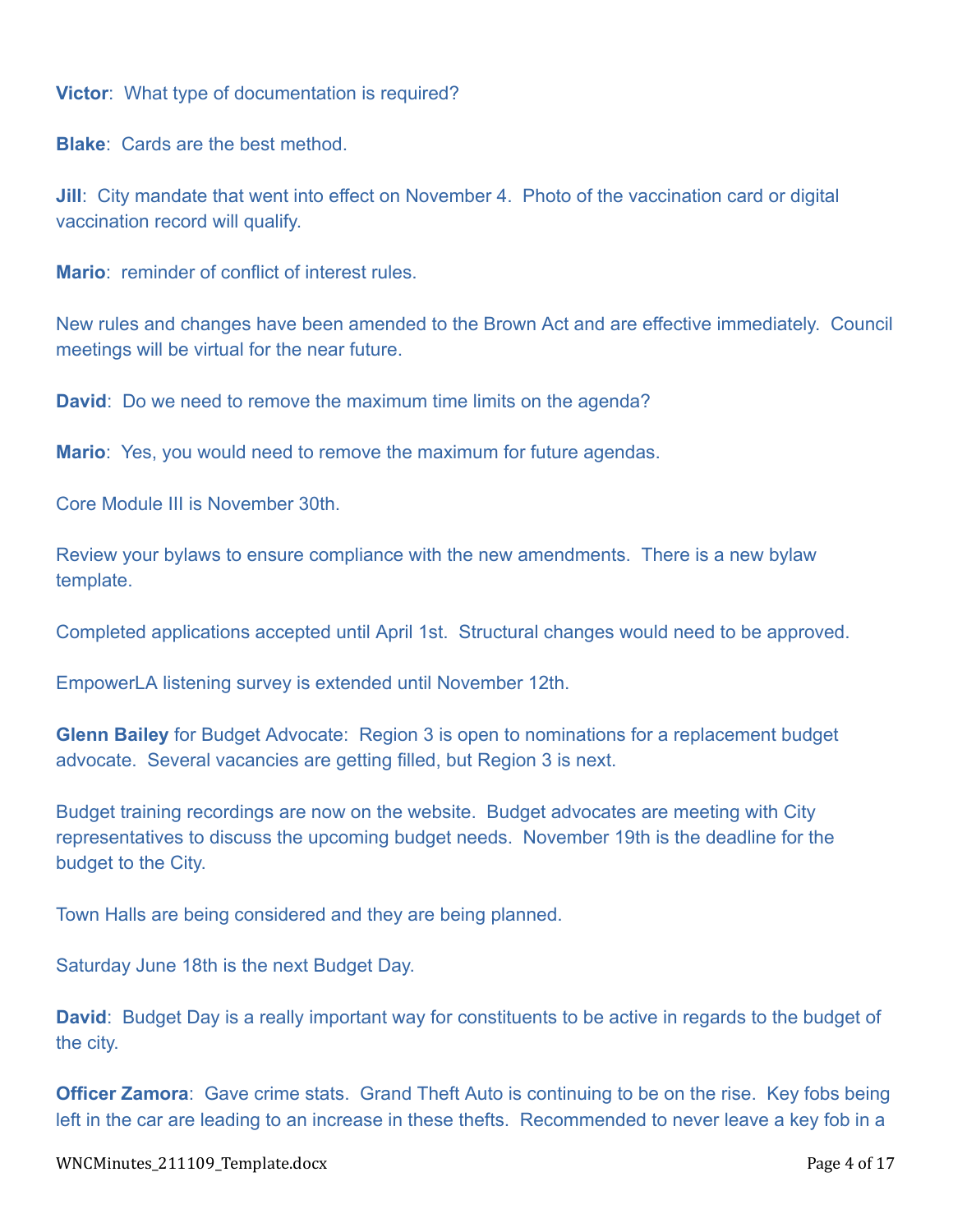car. Follow Home robberies are increasing. Individuals who go to the jewelry district in downtown or going to a fancy restaurant has led to an increase in thieves following these individuals home and being robbed. If you are being followed, call 911 and do not drive home. Devonshire and Etiwanda is a close station.

In the new year, they will be planning new etchings of catalytic converter events to inscribe them.

Cleanup occurred at Independence and Nordhoff yesterday. There are a lot of RVs there. Last week Winnetka Park and Penfield alley. Lots of tickets were issued. Cars are now being impounded that have been parked for more than 72 hours as long as no one is living in them.

Next week Tuesday the 16th is the last basic car meeting of the year. They will be promoting events that will be occurring after the holidays. Right now the focus is on the holidays and ensuring safe shopping.

**Juan**: Is there a scheduled cleanup of Winnetka Park?

**Officer Zamora**: Right now it is the 29th.

**Safi**: Series of cleanup in the lead up to the Thanksgiving Holiday. All of the underpasses, Winnetka Park, and a few other locations. They are trying to move up the Winnetka cleanup.

**Officer Zamora**: Awareness Day for volunteering at the Chatsworth train station on Nov 20th from 10-4

**David:** Shout out - Please do not litter movement?

**Officer Zamora**: unaware of that action.

**Juan:** Shout out on Tampa - a positive movement to promote not littering.

**Judith**: Winnetka park has been on Nextdoor quite a bit. When are they going to implement the new regulations?

**Safi**: They are still working on the signage. Once the signs are up, they will begin outreach and then start the timeline to vacating the park.

**Officer Zamora**: They are keeping the ADA requirements met with spacing and clearing the sidewalks. New people have appeared. LAHSA will be coming out again to offer new services to those who are there.

**Juan**: Is there any way from now until the signage to have a full time presence there from LAHSA or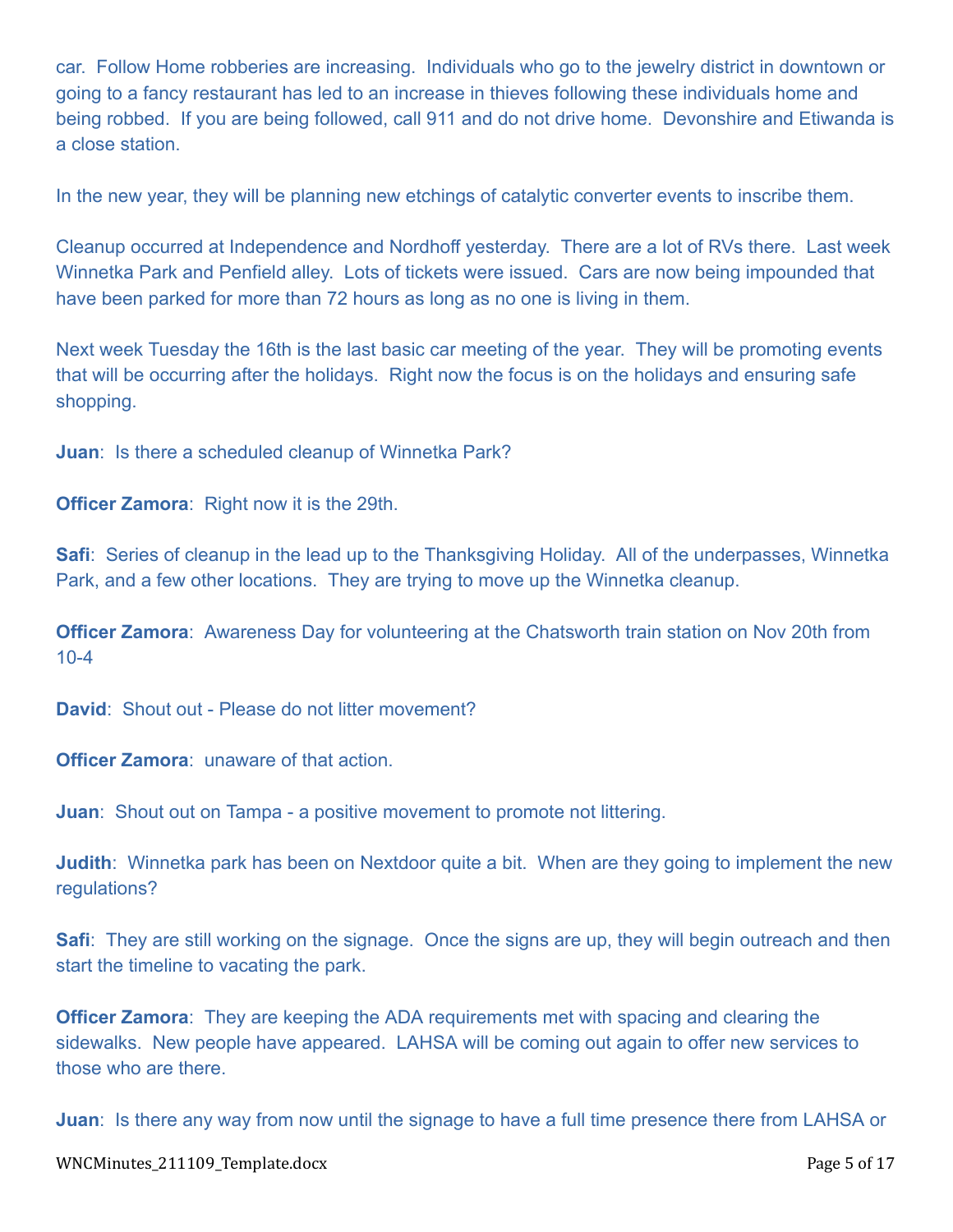**Officer Zamora**: Unfortunately we do not have the funds to create a full time presence at the park. Resources are low, including with LAPD and sanitation.

**Juan**: A lot of funding is going into LAHSA, a good use of that money would be to have a presence at the encampments. Thanks to LAPD for doing what they can.

**Erick**: Was his contact received regarding painting Penfield Alley?

**Officer Zamora:** Yes, the info was received and will be following up on the painting.

**7) PUBLIC COMMENT**: Comments from the public on any items not specifically listed on this agenda. Board Members should not address or discuss these comments other than to direct matters to the appropriate Winnetka NC committee or other agency. [3 min each, 20 min max]

#### No public comments were requested.

- **8) TREASURER'S REPORT**: (Ludwig/Uebersax) Discussion and possible action regarding the status of Winnetka NC finances, Funding portal, and any additional reports as needed. [40min]
	- **A** Discussion, review, and approve Monthly Expense Reports (MER) for October 2021
		- MOTION: "The Winnetka NC Board has reviewed the October 2021 Monthly Expenditure Report. The Board approves the report and authorizes the Treasurer to submit the report to the City Clerk." (Ludwig//Uebersax) (**WNC-2021-110921-8A)**

| <b>Board Member</b>      | Yes | No | Abstain | Ineligible | Recused | Absent |
|--------------------------|-----|----|---------|------------|---------|--------|
| Ajantha Sriramya         | X   |    |         |            |         |        |
| <b>Lisa Reeber</b>       |     |    |         | n/a        |         |        |
| <b>David Uebersax</b>    | X   |    |         |            |         |        |
| <b>Erick Lace</b>        | X   |    |         |            |         |        |
| <b>Judith Giglio</b>     | X   |    |         |            |         |        |
| <b>Samantha Ludwig</b>   | X   |    |         |            |         |        |
| <b>Jill Kline</b>        | X   |    |         |            |         |        |
| <b>Marwa Mulk</b>        |     |    |         | X          |         |        |
| <b>Alexander Tsao</b>    | X   |    |         |            |         |        |
| <b>Jonathan Vickburg</b> | X   |    |         |            |         |        |
| <b>Shania Accius</b>     | X   |    |         |            |         |        |
| <b>Victor Lerma</b>      | X   |    |         |            |         |        |
| <b>Mikhail Maniyan</b>   | X   |    |         |            |         |        |
| <b>Elizabeth Chapman</b> | X   |    |         |            |         |        |
| <b>Melissa Pressman</b>  | X   |    |         |            |         |        |

**Samantha**: MERS were a little small this month. Only 2 expenses were on the report. Samantha motioned to approve, Erick seconded.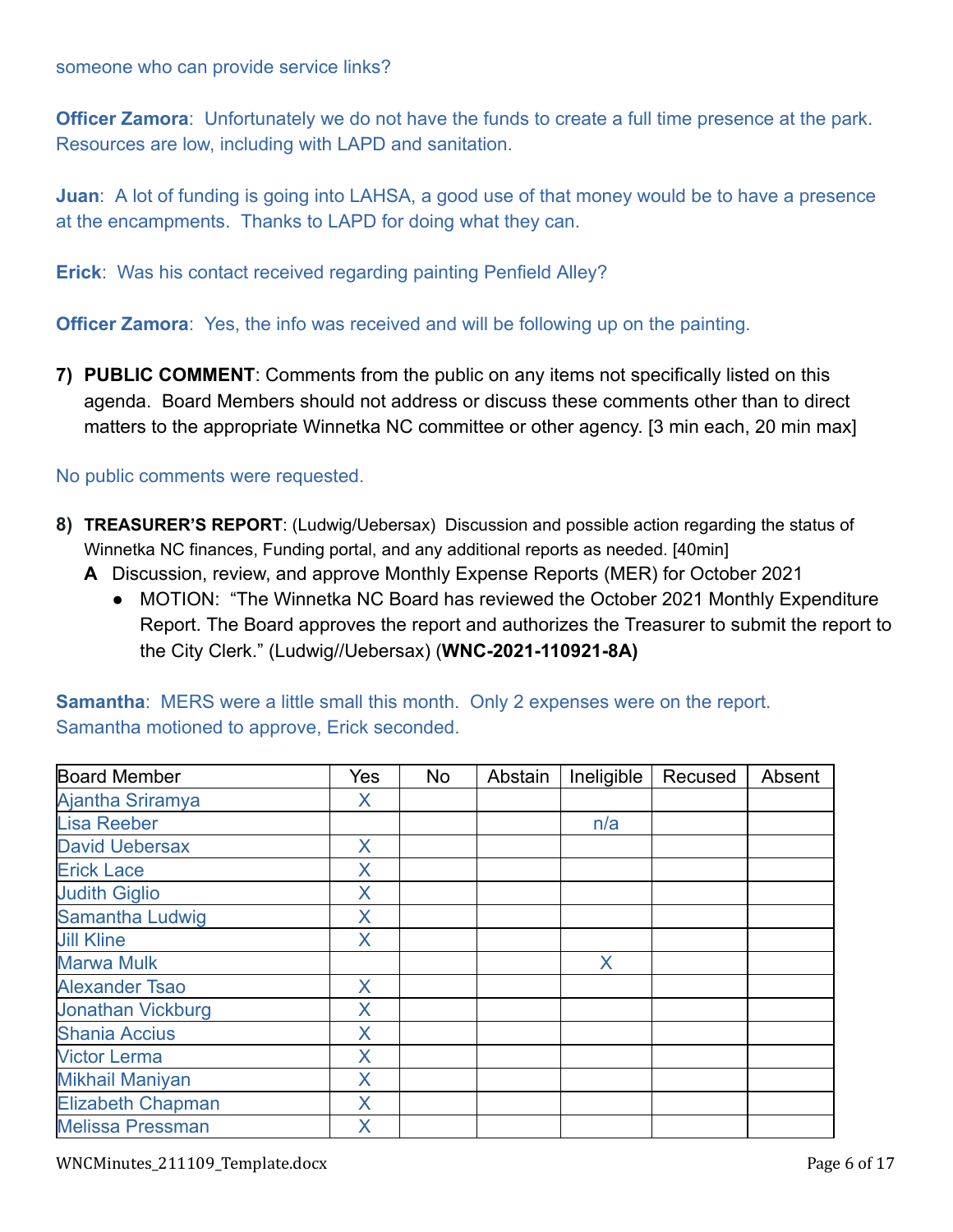### **B** Update on status of payment authorized for Hootsuite.

**Jill**: Still no update. **Erick**: Suggest removal from agenda. **David**: Yes.

#### **C** Discussion and possible action to approve revised 2021-22 Fiscal Year Budget.

**Samantha**: Yes, we could not vote on it last time due to an agenda item not being present. The \$10,000 additional funds was recommended to be added to the Outreach budget in order to support the Centennial event.

Samantha motioned to accept the amended budget, Erick seconded.

| <b>Board Member</b>      | Yes          | No | Abstain | Ineligible | Recused | Absent |
|--------------------------|--------------|----|---------|------------|---------|--------|
| Ajantha Sriramya         | X            |    |         |            |         |        |
| <b>Lisa Reeber</b>       |              |    |         | n/a        |         |        |
| <b>David Uebersax</b>    | $\mathsf{X}$ |    |         |            |         |        |
| <b>Erick Lace</b>        | X            |    |         |            |         |        |
| <b>Judith Giglio</b>     | X            |    |         |            |         |        |
| Samantha Ludwig          | X            |    |         |            |         |        |
| <b>Jill Kline</b>        | X            |    |         |            |         |        |
| <b>Marwa Mulk</b>        |              |    |         | X.         |         |        |
| <b>Alexander Tsao</b>    | X            |    |         |            |         |        |
| <b>Jonathan Vickburg</b> | X            |    |         |            |         |        |
| <b>Shania Accius</b>     | X            |    |         |            |         |        |
| <b>Victor Lerma</b>      | X            |    |         |            |         |        |
| <b>Mikhail Maniyan</b>   | X            |    |         |            |         |        |
| <b>Elizabeth Chapman</b> | X            |    |         |            |         |        |
| <b>Melissa Pressman</b>  | X            |    |         |            |         |        |

#### **Approved**: (13 Yes, 0 No)

**D** Discussion and possible action to approve LA Flier estimate for 2022 New Year issue of WNC newsletter. Amount not to exceed \$6,000.

**Samantha**: Estimate at LA Flier displayed. There has been an increase for \$5,625 from \$5,075. The invoice is not itemized for us to see what the charges are for.

Samantha motioned to approve the expense, Erick seconded the estimate and possible expense for WNCMinutes\_211109\_Template.docx Page 7 of 17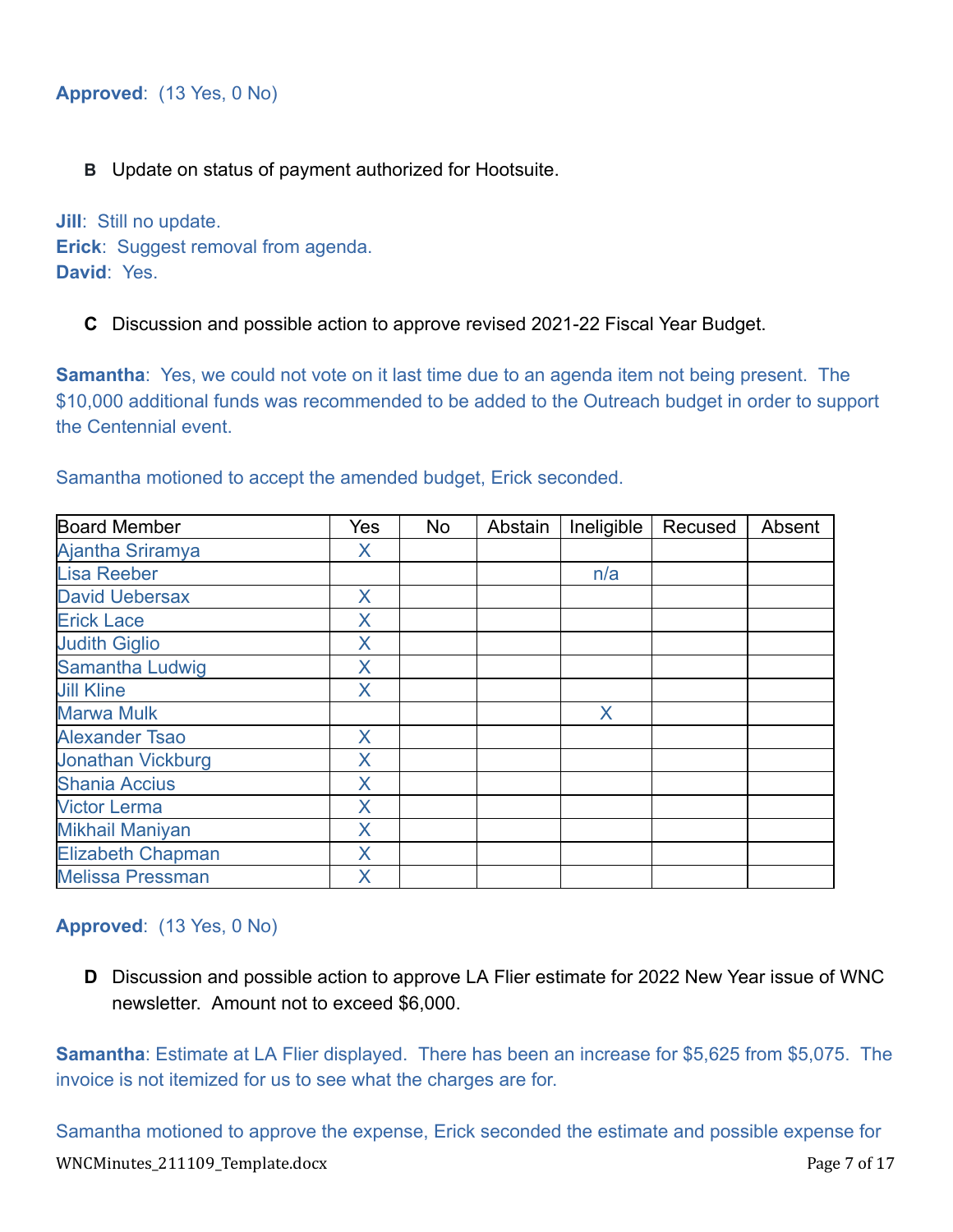| <b>Board Member</b>      | Yes          | <b>No</b> | Abstain | Ineligible | Recused | Absent |
|--------------------------|--------------|-----------|---------|------------|---------|--------|
| Ajantha Sriramya         | X            |           |         |            |         |        |
| <b>Lisa Reeber</b>       |              |           |         | n/a        |         |        |
| <b>David Uebersax</b>    | X            |           |         |            |         |        |
| <b>Erick Lace</b>        | X            |           |         |            |         |        |
| <b>Judith Giglio</b>     | X            |           |         |            |         |        |
| <b>Samantha Ludwig</b>   | X            |           |         |            |         |        |
| <b>Jill Kline</b>        | X            |           |         |            |         |        |
| <b>Marwa Mulk</b>        |              |           |         | X          |         |        |
| <b>Alexander Tsao</b>    | $\mathsf{X}$ |           |         |            |         |        |
| <b>Jonathan Vickburg</b> | X            |           |         |            |         |        |
| <b>Shania Accius</b>     | X            |           |         |            |         |        |
| <b>Victor Lerma</b>      | X            |           |         |            |         |        |
| <b>Mikhail Maniyan</b>   | X            |           |         |            |         |        |
| <b>Elizabeth Chapman</b> | X            |           |         |            |         |        |
| <b>Melissa Pressman</b>  | X            |           |         |            |         |        |

### **Approved**: (13 Yes, 0 No)

### **9) NON-CONSENT CALENDAR:**

**A** Discussion and possible Action regarding to City Council updating of Ordinance[\(Section 41.18](https://clkrep.lacity.org/onlinedocs/2020/20-1376-S1_ord_187127_09-03-21.pdf) [of the Los Angeles Municipal Code](https://clkrep.lacity.org/onlinedocs/2020/20-1376-S1_ord_187127_09-03-21.pdf)) relating to use/maintenance of public right-of-way, particularly Part 2 determinations and signage (CF [20-1376-S1\)](https://cityclerk.lacity.org/lacityclerkconnect/index.cfm?fa=ccfi.viewrecord&cfnumber=20-1376-S1) at locations including Winnetka Park.

**David**: Much of the city actions were discussed above during the Government representatives above.

**Jill**: Will need to recuse herself due to her office position.

**Judith**: Can Safi explain the signage needed and why it is taking so long?

**Safi**: 41.18 has always been on the books, which prohibits sleeping / lying on a public right of way. The new 41.18 is in response to the City getting sued over the encampment removal. The result of the lawsuit was that if the individuals do not have services available to go to, then the City cannot remove them. The federal component is the ADA accommodations, which can designate sensitive locations and restrictions on those locations. Lots of complaints have been received regarding Winnetka Park, so the City has included the Park as a sensitive location. It can be designated an anti-camping zone. Outreach must take place, cleanup must take place, warnings must be made, signs must be made regarding the location designation as an anti-camping zone. Intervention sites also have a buffer zone. The City is designing the signs, and need to comply with all of the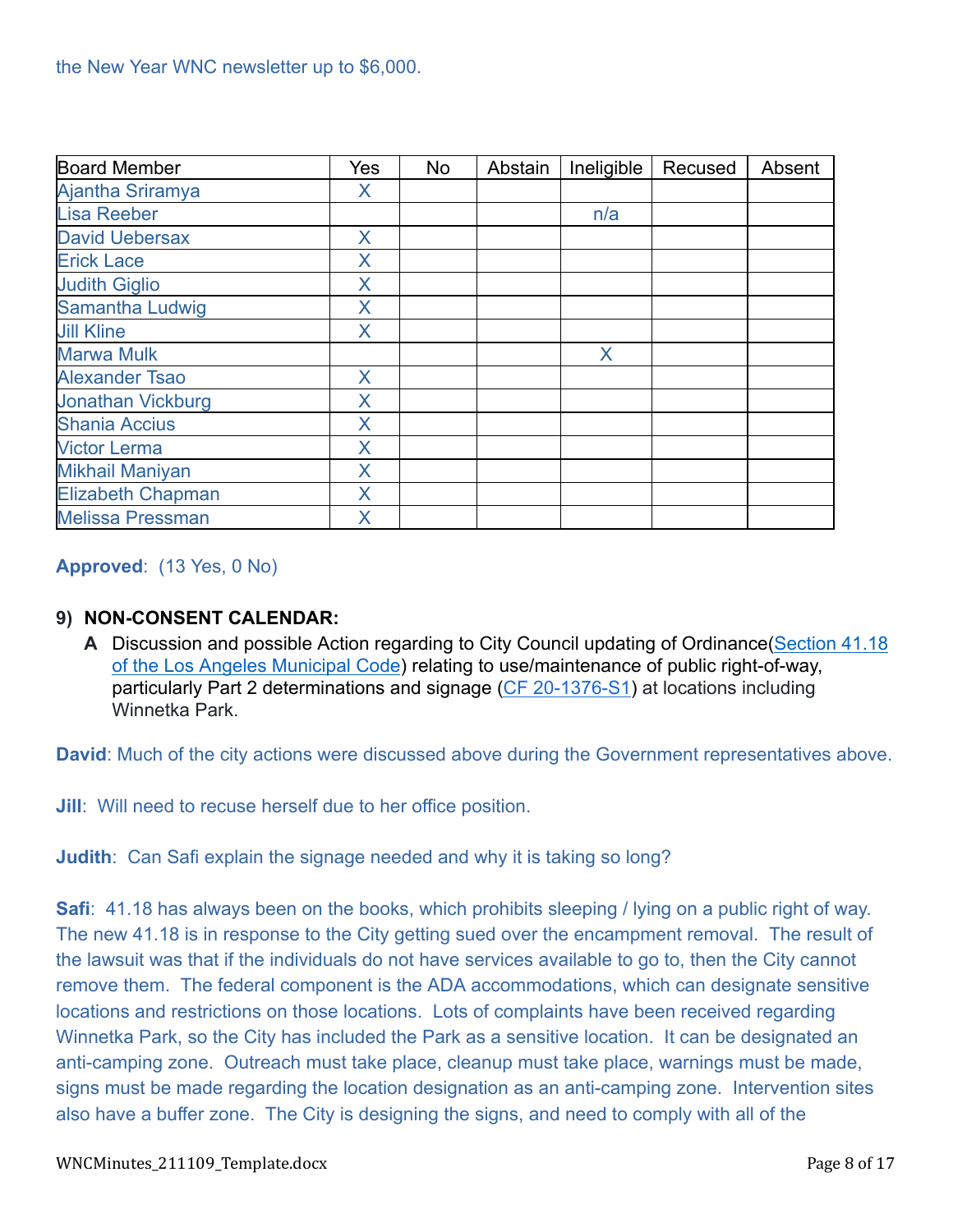requirements. Once the signs are made, then they can be posted and the timeline will begin for removal.

Steven: Why would the ADA requirement be different for the encampments of 18 inches vs 32 inches required for wheelchairs?

**Safi**: Would need to double check the requirements, because they should be the same.

**Steven**: Has seen the park sidewalks completely blocked, and even go into the street. Has also a number of RVs on his street, which cannot be removed.

**Safi**: There are a lot of steps that are taking place. Complaints are coming in often regarding frequent RVs or vehicles. Several court cases have been brought against the City regarding the rights of the homeless, and the enforcement of any ordinance must be in compliance with legal requirements. Items outside of an RV can be removed. RVs can be ticketed for overstaying in a space longer than 72 hours.

**Steven**: Now, can a vehicle be cited and if the vehicle is completely abandoned can they be removed?

**Safi**: Yes, they can be cited. Removal can occur if they are found to be abandoned.

**Juan**: Please use the resources that are available, including contacting Safi and Officer Zamora, because they are here to work for us.

**Safi**: Yes, please contact - email is the best. [Safi.Lodin@lacity.org](mailto:Safi.Lodin@lacity.org)

City Council might be looking at a second batch of sensitive use locations, such as Quimby or other locations. This would need to be collaborated with the crime stats and other information. Locations that have encampments, or drug dealing or other illicit activities should be reported to Safi and Officer Zamora or the SLO's of the particular area so that they can be included in the next round of locations.

Sensitive areas include daycares, parks, libraries, schools, or any places of public gathering.

LAHSA has a website: La-hop.org or <https://www.lahsa.org/portal/apps/la-hop/> Services through that website will be delayed as opposed to contacting Safi directly.

Safi's office is at:

19040 Vanowen St Reseda, CA 91335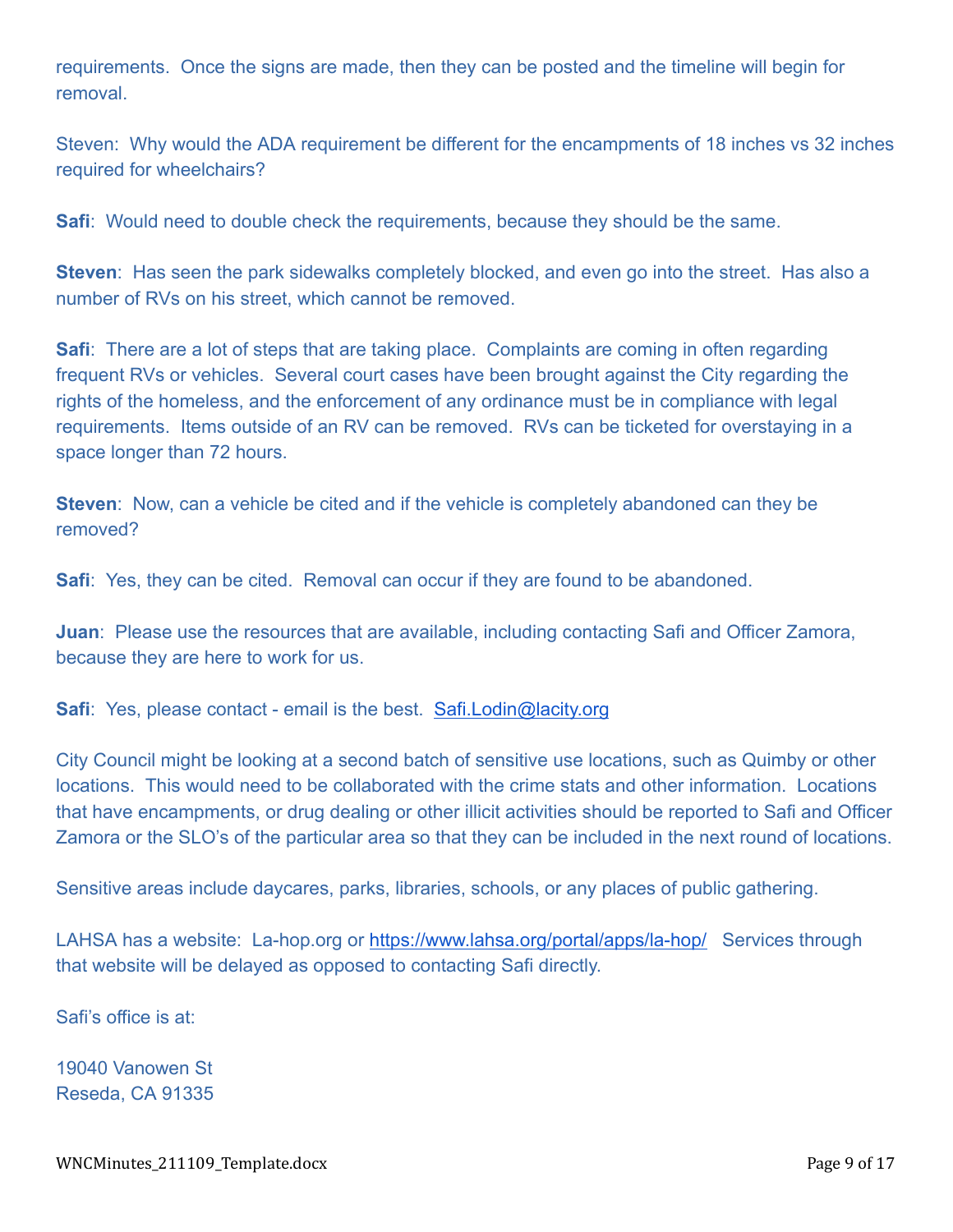### Right next to the West Valley library and police station.

- **B** Discussion and possible action regarding current proposed maps for updating districts following 2020 Census, including adoption and/or modification Community Impact Statement based on Maps prepared by the respective City of Los Angeles Redistricting Commissions and/or City Council Ad Hoc Committee:
	- ◊ Los Angeles City Council Ad Hoc Committee Council File CF 20-0668-S7 and November 5 Meeting into:
		- (a) [https://cityclerk.lacity.org/lacityclerkconnect/index.cfm?fa=ccfi.viewrecord&cfnumber](https://cityclerk.lacity.org/lacityclerkconnect/index.cfm?fa=ccfi.viewrecord&cfnumber=20-0668-S7) [=20-0668-S7](https://cityclerk.lacity.org/lacityclerkconnect/index.cfm?fa=ccfi.viewrecord&cfnumber=20-0668-S7)
		- (b) <https://lacity.primegov.com/Portal/Meeting?compiledMeetingDocumentFileId=14331>

**David**: The City Council ad-hoc committee meeting has made some major changes to the recommended map, including putting Winnetka back with Woodland Hills through Tarzana. This accomplishes a lot of the objectives that we were concerned about. We would retain Council District 3, and our representatives. We also would have the economic concerns met with retaining the southern part of the SFV.

**Melissa**: Where is the CIS?

**David**: Will display next.

**Alex**: Map shown was not from K2.5, have they modified it or is this a new map?

**David**: Unsure, but this is the ad-hoc committee map that is currently under consideration.

**Alex**: The new map was a much better design than the K2.5, other than Reseda. However, it is much more equitable.

**Juan**: This map is considered the hybrid map from the ad-hoc committee. K2.5 and another map were used to draft this new map.

**Elizabeth**: We should include in our statement a positive for the hybrid over the K2.5, with the inclusion of Woodland Hills and the lower West SFV.

**Glenn Bailey**: Reseda has had further changes on the hybrid map. A CIS would allow representatives from our NC to give extended public comments.

**Sharon Brewer**: The map being used by the ad-hoc committee is not publicly available, which has been a transparency problem. Reseda is divided between CD-3/4.

**David:** How long has Jackie Goldberg been in the redistricting committee?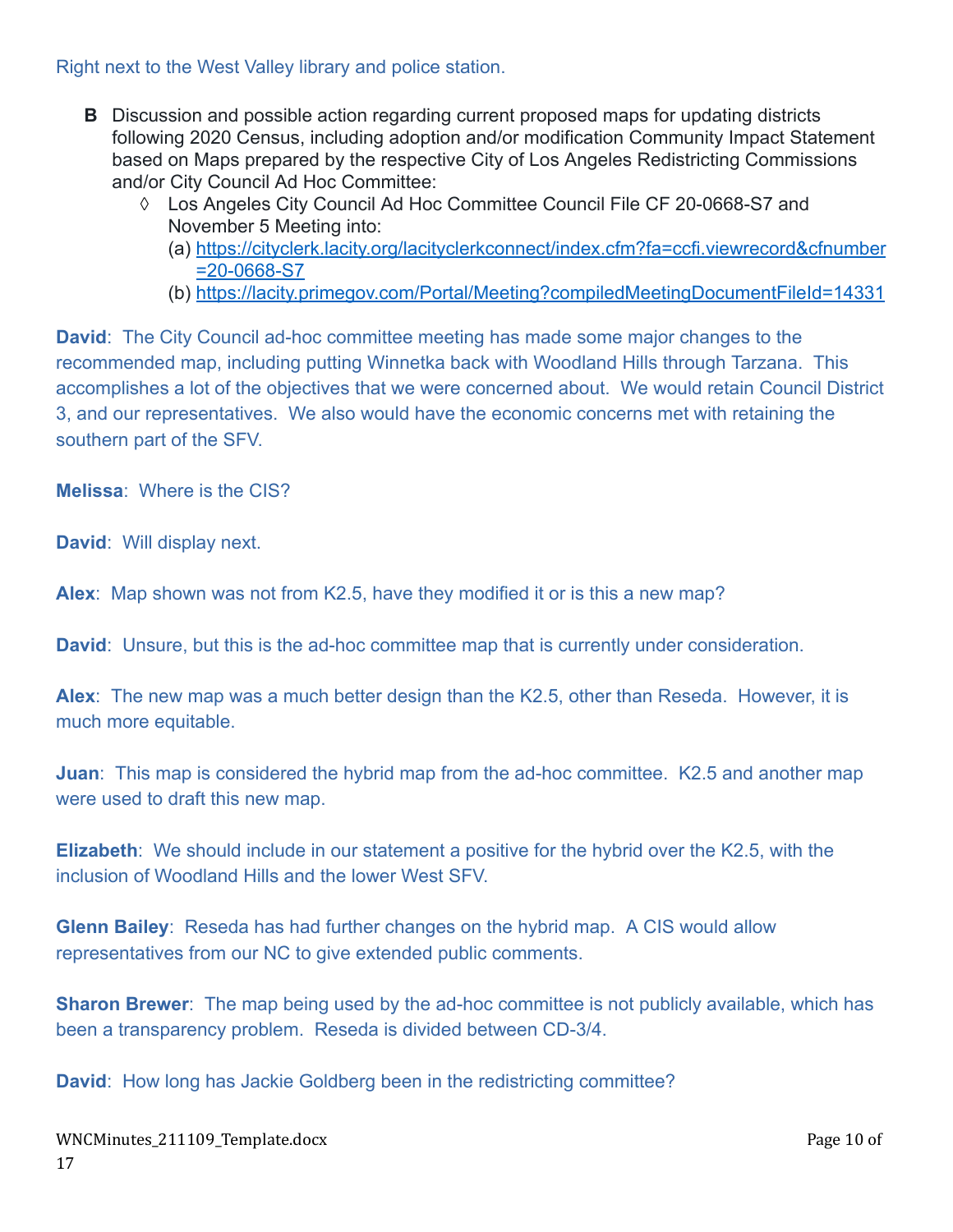**Sharon:** November 21, which was quite late in the process.

**David**: The original designation from CD-4 was from the prior administration, which was a significant change from the currently elected commission member.

**Glenn Bailey**: CD-3 had the highest increase in the district, so something would have to be taken from some of the previous territory. That is the challenge of redistricting.

**David**: Undercounting is a possibility in regards to some of the districts, but this is what we have.

**Juan**: K2.5 was a result from K2, which was approved after only one day. The person who submitted the second map was Council member Torres. The committee members should be able to provide constituents with a copy of the map.

**Melissa**: Is there any way to see the impact statement?

**David**: In drafting the CIS. We can draft the language to craft towards either the K2.5 map or the ad-hoc map.

**Judith**: Can we support the ad-hoc meeting?

**David**: Yes, we can massage the language towards the map that we prefer.

**Alex**: Can we not just say we approve of the new ad-hoc map?

**David**: Went line by line on the proposed CIS.

**Samantha**: Woodland Hills is in favor of the increasing density. Wouldn't saying that we are wanting engagement be an indication that we are against their plan?

**Alex**: Being looped in with the Woodland Hills plan would affect us. We are listed in the affected communities.

**Juan:** We aren't in the density of the plan, even though we are going to be affected. The density is coming.

**Samantha**: We want to be included in the Warner Center because of the economic advantages, which comes with density.

**Elizabeth**: Does this apply to the map in specific?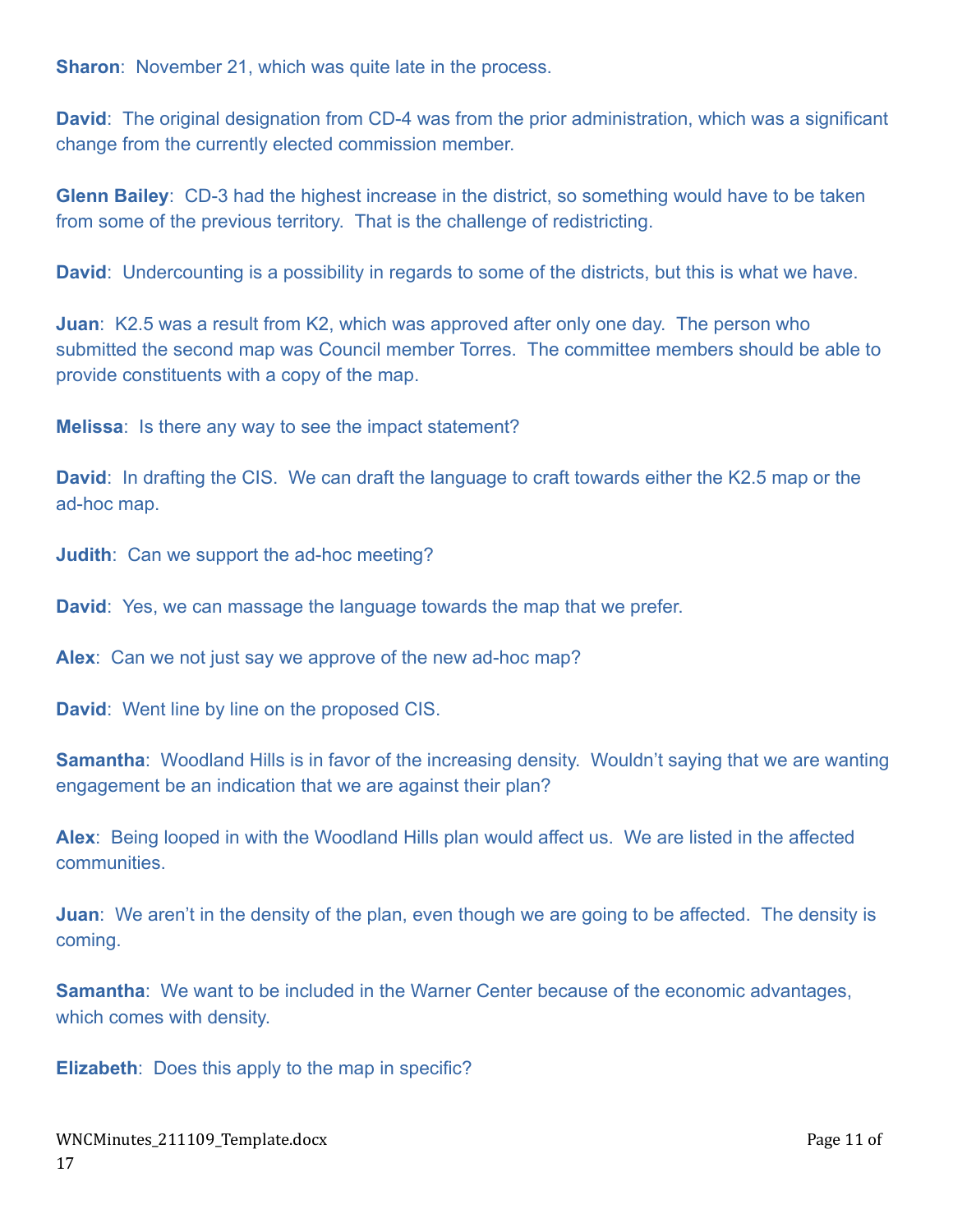**David**: Yes, because our council members know that we have been a part of that discussion before. CIS Discussion below:

Should we include the densification clause in the CIS? (9 no, 1 yes, motion failed)

Should we include a demographic clause in the CIS? Uncontested.

David moves to continue going forward with the CIS draft to include the discussed text as quickly as possible. Erick seconded the motion.

**Samantha**: wanted to take a closer look at the white privileged areas language from the original draft.

**Juan**: could the reference to White be removed?

**Erick**: Could we remove the last part of the line about the majority white consideration.

David: Removed sentence from CIS

**Melissa**: How would we have done this as a special meeting? Who can call it? What are we as council members allowed to do?

**David**: Subject to the availability of the board members. PLUM committee meeting discussed this. The City prefers to not have co-adjendizing meetings, but rather to have a special meeting. The changes were coming so fast, that it was difficult to figure out how to create the ad hoc meeting.

We could have a special board meeting or an ad hoc committee meeting.

**Alex**: The president can create a special meeting.

**Erick**: Is this CIS ready to go?

**Glenn**: The new council file is 20-0668-S7.

David motions to refine the CIS according to the directions given at the meeting, Erick seconded.

| <b>Board Member</b>    | Yes | No | Abstain | Ineligible | Recused | Absent |
|------------------------|-----|----|---------|------------|---------|--------|
| Ajantha Sriramya       |     |    |         |            |         |        |
| <b>Lisa Reeber</b>     |     |    |         | n/a        |         |        |
| <b>David Uebersax</b>  |     |    |         |            |         |        |
| <b>Erick Lace</b>      |     |    |         |            |         |        |
| <b>Judith Giglio</b>   |     |    |         |            |         |        |
| <b>Samantha Ludwig</b> |     |    |         |            |         |        |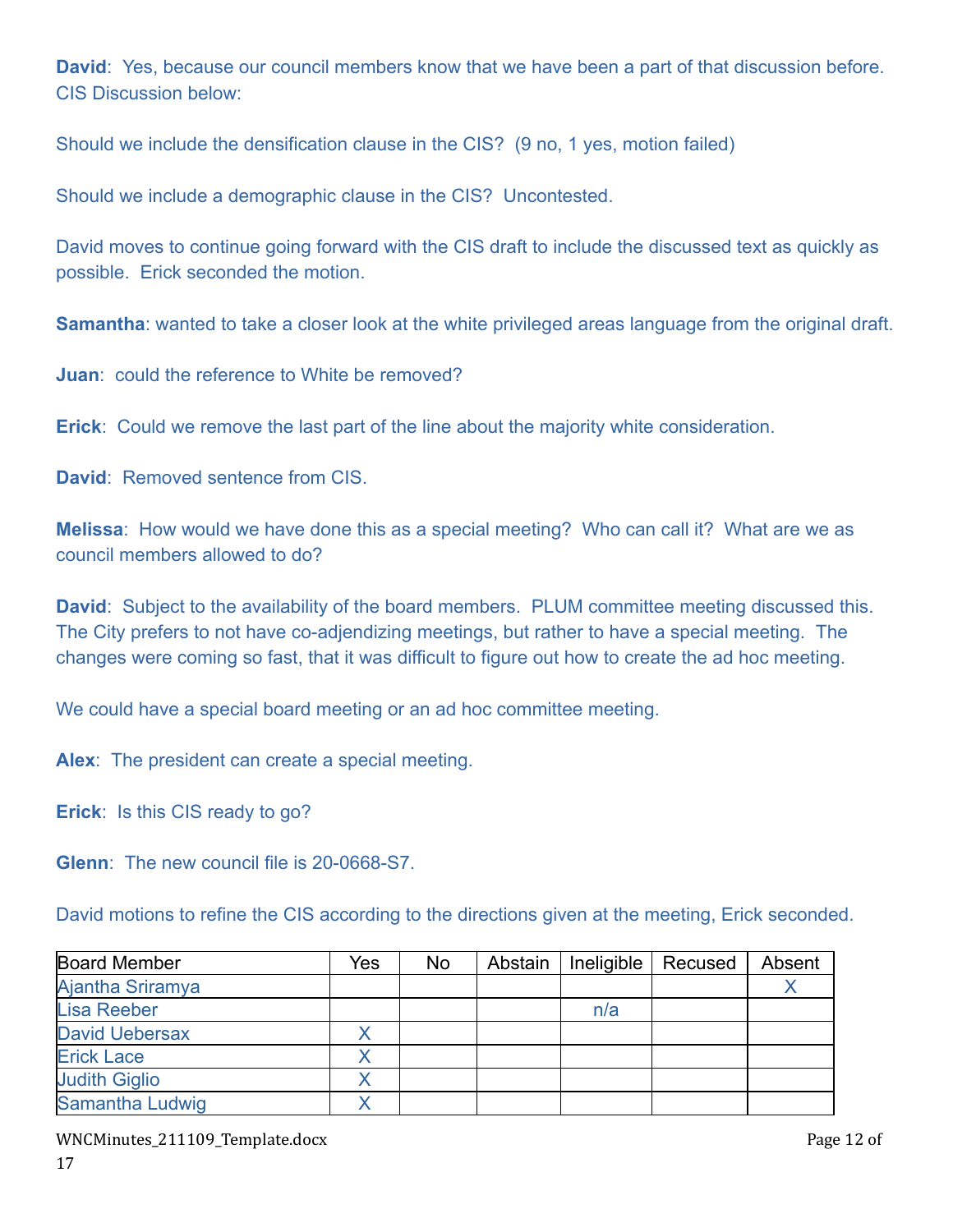| <b>Jill Kline</b>        |   |  |  |
|--------------------------|---|--|--|
| <b>Marwa Mulk</b>        |   |  |  |
| <b>Alexander Tsao</b>    |   |  |  |
| <b>Jonathan Vickburg</b> | Χ |  |  |
| <b>Shania Accius</b>     | X |  |  |
| <b>Victor Lerma</b>      | X |  |  |
| <b>Mikhail Maniyan</b>   |   |  |  |
| <b>Elizabeth Chapman</b> |   |  |  |
| <b>Melissa Pressman</b>  |   |  |  |

# **Motion Passed (9 yes, 1 abstain, 1 recused, 2 absent)**

AJ and Mikhail did not reply to the vote call, either logged off early or had connection problems.

- Los Angeles City Council Redistricting Commission 2021: (<https://laccrc2021.org/>) ◊ Links to Mapping and Data: <https://laccrc2021.org/mapping-data-2/>
- Los Angeles Unified School District <https://redistricting2021.lacity.org/LAUSDRC/index.html>
- **C** Discussion, update, and possible action with regards to working with community groups and coordination of WNC Committees in support of efforts such as cleanup events and/or issues relating to encampments and unhoused at the following locations:
	- Winnetka and Quimby Parks.
	- Alleys at Penfield Alley (North of Roscoe, east from Winnetka) and behind businesses on the Northwest corner of Mason and Roscoe.
	- Los Angeles River cleanups by LA River Walkers and Watchers [\(larww.org\)](http://larww.org/) and Volunteers Cleaning Communities ([https://volunteerscleaningcommunities.com\)](https://volunteerscleaningcommunities.com/) on the last Saturday of each month; Friends of the LA River (FOLAR); and others tbd.

# **10)REGULAR COMMITTEE REPORTS & MOTIONS**:

- **A** Outreach & Social Media Committee (OSM) Report (Kline) [20 min]
	- NOTICE: Meetings are held as needed on the 1st Tuesday of each month at 7:00 PM
		- ◊ General update on Committee plans and activity..
- **B** Public Works & Transportation Committee (PWT) Report Uebersax) [10 min]
	- NOTICE: Meetings are held at the WCC on the  $4<sup>th</sup>$  Monday of each month at 7:00 PM
		- ◊ General update on Committee plans and activity.
		- ◊ Discussion regarding Los Angeles River projects
			- (a) Update on the Department of Los Angeles County Public Works Headwaters Area Project: <https://pw.lacounty.gov/swp/HeadwatersAreaProject/>
		- ◊ Discussion and possible action regarding Public Works and Transportation motion to request WNC Board to draft a motion in opposition for plans for 405 Sepulveda Pass ExpressLanes Project, for the drafting of correspondence to Metro, Board Members including LA City Mayor or City Council Members, and/or Community Impact Statement.
			- (a) Concerns include: Inadvertent lane confusion causing tickets; Benefitting affluent drivers, while disadvantaging those with lower income those underserved by mass transit; Leading to in implementation of Dynamic Pricing; Security and tracking of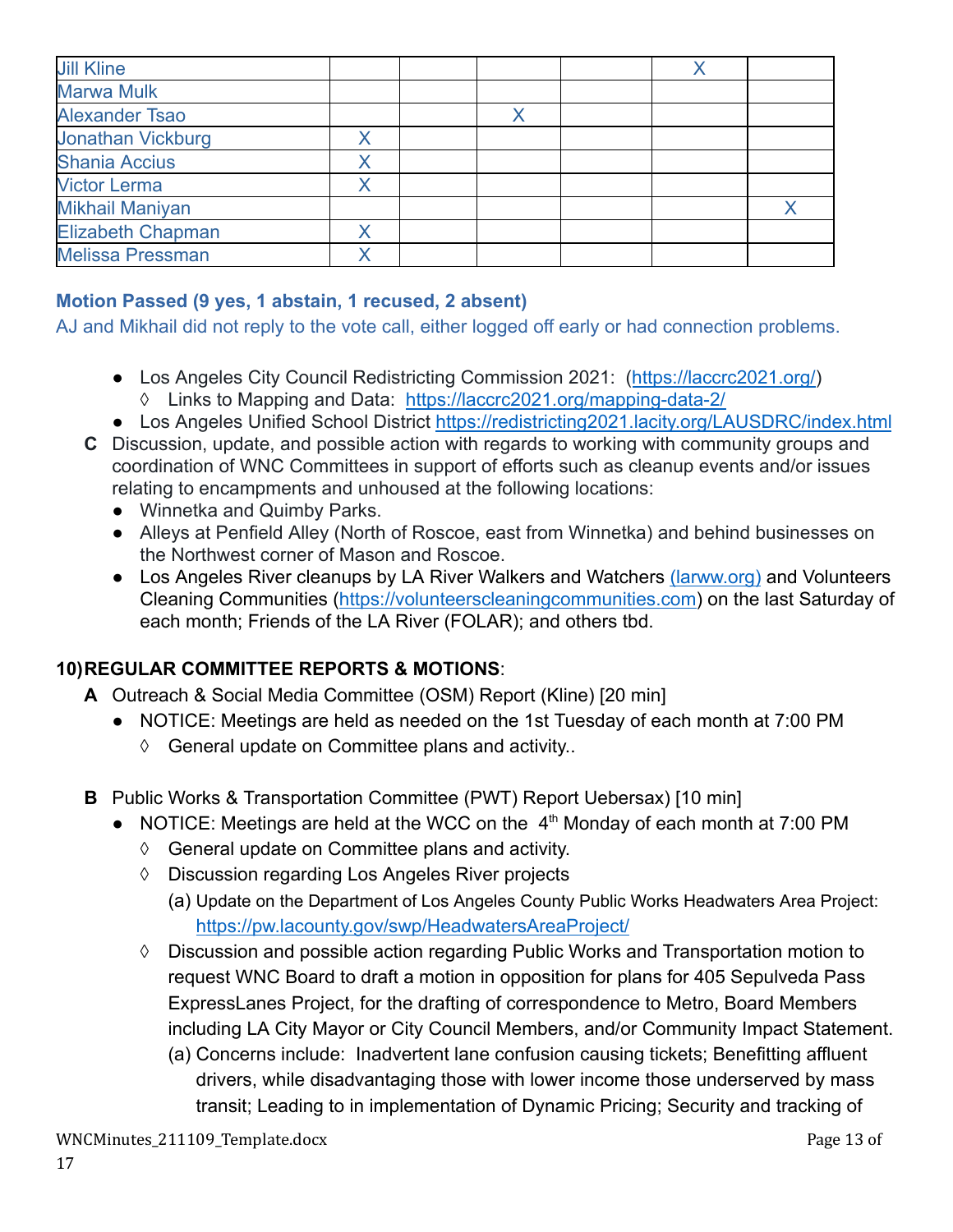transponders; and the overall lack of the normal transparency in the outreach, discussion, and planning of projects by Metro.

(b)<https://www.metro.net/projects/sepulvedacorridor/>

(c) <https://storymaps.arcgis.com/stories/88d93c10a2164de89349bbcd30bcf6b2>

- **C** Planning & Land Use Management Committee (PLUM) Report (Uebersax) [10 min]
	- NOTICE: Meetings are held as needed on the 3rd Tuesday of the month.
		- ◊ General update on Committee plans and activity.
		- ◊ Update training being implemented for those who serve on NC PLUM committees.
		- ◊ Planning for scheduling of meetings to discuss upcoming projects
			- (a) 20543 Saticoy St, (Possible Small Lot Subdivision)
				- (b) 8464 Corbin, ("Kidsville" property between Roscoe and Chase, located in Northridge South NC boundaries, but immediately adjacent to WNC border)
			- (c) 7500-7510 N De Soto Avenue (Plan Approval for existing K-8 School hours,/events)
		- ◊ Report on proposed upgrade of amenities at Winnetka Park.

**Glenn**: Deadline for training extended until Dec 1.

**David:** If Kidsville is the only thing on the schedule, should we cancel next week's meeting?

# **Elizabeth**: Yes.

- **D** Youth Advocacy Committee (YAC) Report (Lace) [5 min]
	- NOTICE: The YAC Committee Meeting as needed.
		- ◊ General update on Committee plans and activity.
		- ◊ Items approved by the Youth Committee for referral to the WNC:
			- (a) Discussion and possible Action to approve our current Youth Representative Marwa Mulk to another term as the Winnetka Neighborhood Council Youth Representative.

**Erick moved to appoint Marwa to another term, Judith seconded.**

**Jonathan:** Is it very difficult to get someone interested in this role?

**Erick**: We want someone who would be actively involved with the school district and the city council. She's part of a committee that allowed her to participate. We weren't finding any other people who wanted to try to participate.

| <b>Board Member</b>   | Yes | No | Abstain | Ineligible | Recused | Absent |
|-----------------------|-----|----|---------|------------|---------|--------|
| Ajantha Sriramya      |     |    |         |            |         |        |
| <b>Lisa Reeber</b>    |     |    | n/a     |            |         |        |
| <b>David Uebersax</b> |     |    |         |            |         |        |
| <b>Erick Lace</b>     |     |    |         |            |         |        |
| <b>Judith Giglio</b>  |     |    |         |            |         |        |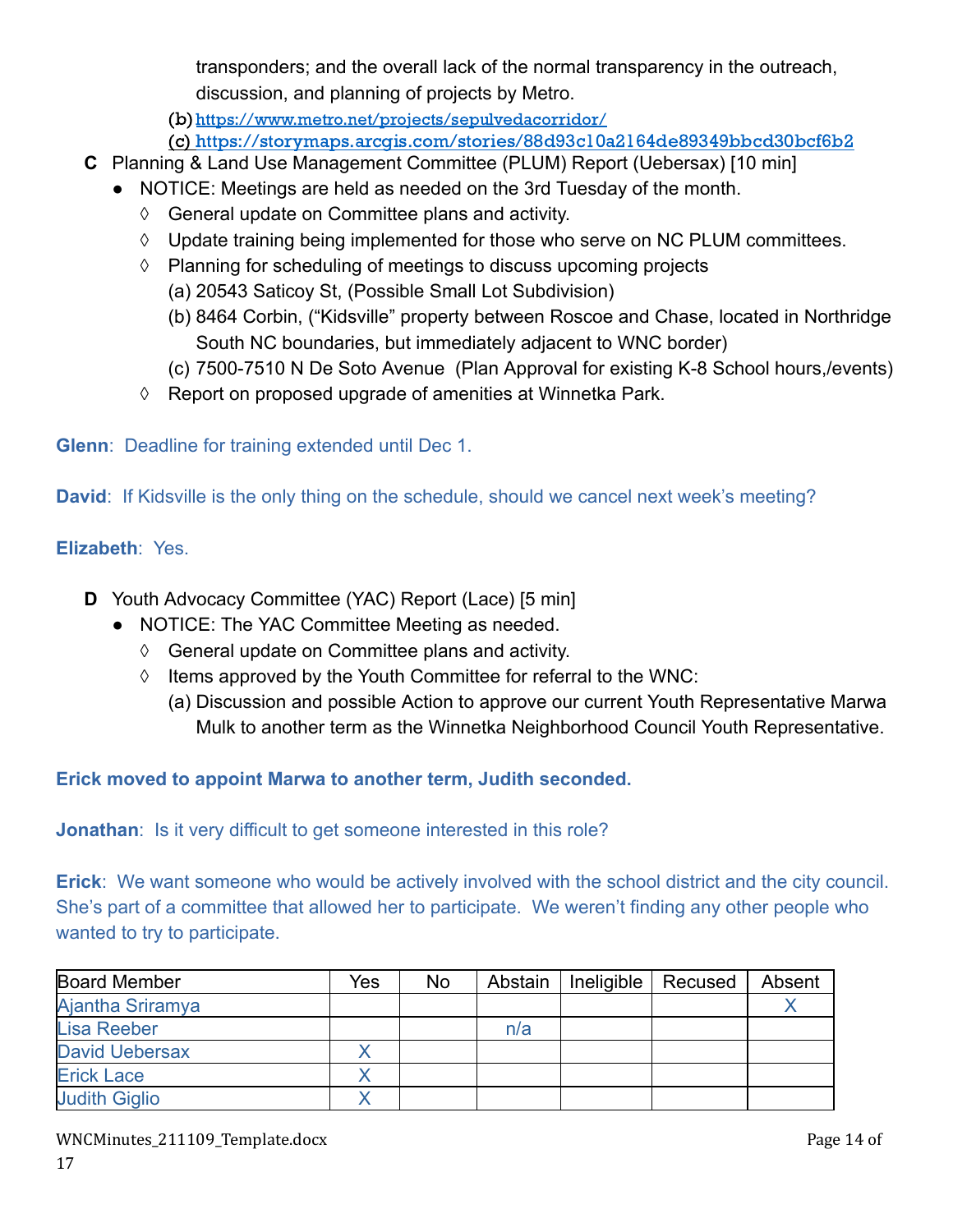| Samantha Ludwig          |  |  |  |
|--------------------------|--|--|--|
| <b>Jill Kline</b>        |  |  |  |
| <b>Marwa Mulk</b>        |  |  |  |
| <b>Alexander Tsao</b>    |  |  |  |
| <b>Jonathan Vickburg</b> |  |  |  |
| <b>Shania Accius</b>     |  |  |  |
| <b>Victor Lerma</b>      |  |  |  |
| <b>Mikhail Maniyan</b>   |  |  |  |
| <b>Elizabeth Chapman</b> |  |  |  |
| <b>Melissa Pressman</b>  |  |  |  |

**Motion Passed (10 yes, 4 absent)**

- **E** Public Safety Committee (PSC) Report (Vickburg) [5 min]
	- NOTICE: Meetings are proposed to resume as needed on the 4th Wednesday of the month
		- ◊ Due to upcoming holidays, upcoming meetings may be moved to Special Meetings for Wednesday, November 17, and Wednesday, December 15.
		- ◊ General update on Committee plans and activity

### **Public Safety Committee has a vacancy for a board meeting.**

- **F** Budget & Finance Committee (B&F) Report (Ludwig) [2 min]
	- NOTICE: Meeting TBD
- **G** Rules Elections & By-Laws Committee (REB) Report (Lace) [2 min]
	- **●** NOTICE: Meeting TBD

# **11)REPORTS, APPOINTMENT AND CONFIRMATION OF LIAISONS:**

- **A** LA DWP Memorandum of Understanding Oversight Committee Report
- **B** LA Neighborhood Council Coalition (LANCC)
- **C** Los Angeles Budget Advocate
- **D** Community Impact Statement Signatories
- **E** Valley Alliance of Neighborhood Councils (VANC)
- **F** West Valley Neighborhood Alliance on Homelessness
- **G** LA City Council District 3 Beautification Action Team Liaison
- **H** Sustainability Alliance
- **I** Emergency Preparedness
- **J** Data Liaison
- **K** Grievance Panel

# **12)GOOD OF THE ORDER [2 min]**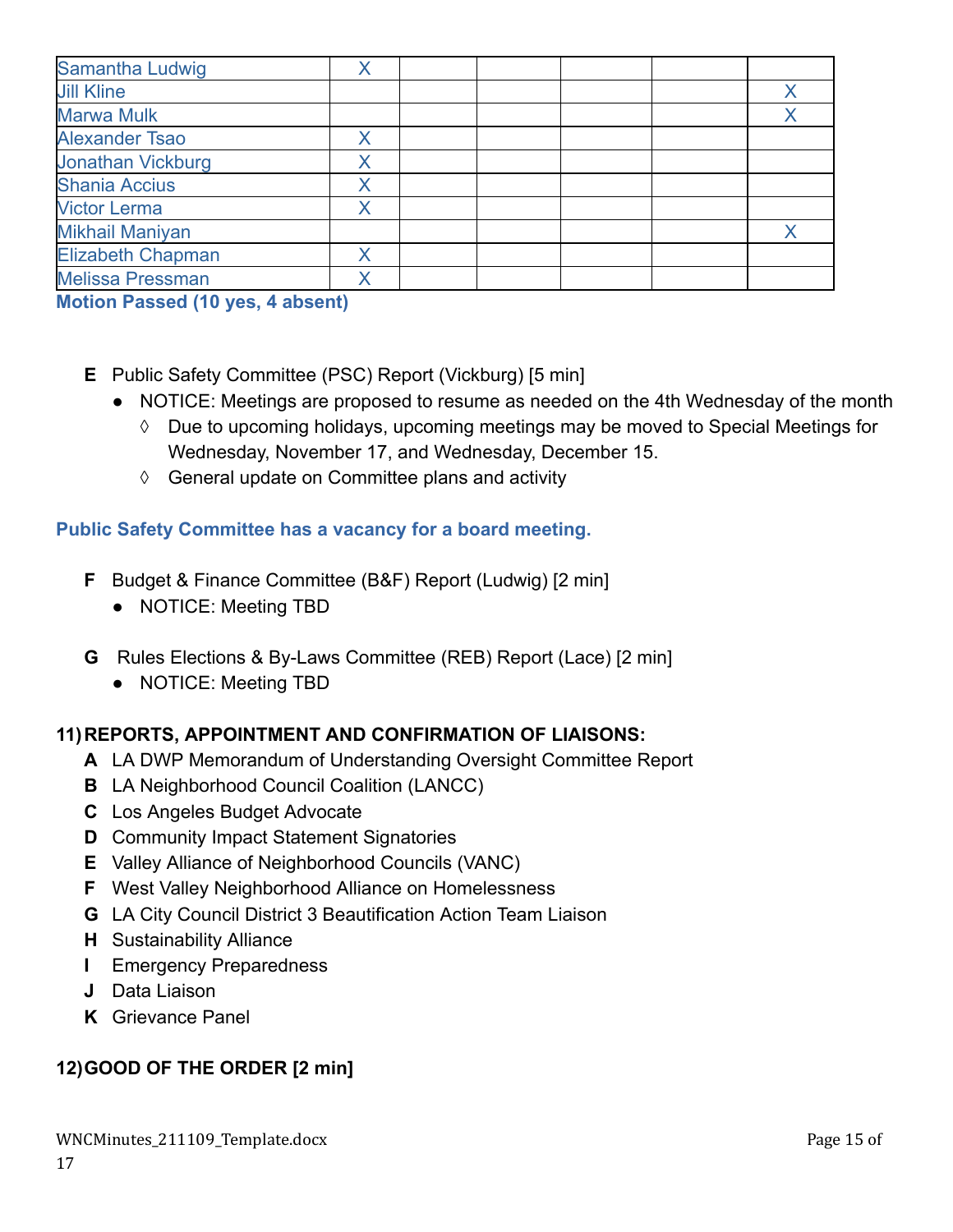**Glenn:** VANC has a meeting on Thursday.

**David**: New exciting DWP energy savings are coming.

**Melissa**: Niece is having an event with the Van Nuys / Sherman Oaks at the Park. Van Nuys medical high school. November 28. https://www.instagram.com/itoocanstem/

#### **13)MEETING ADJOURNED**

#### **David:** Adjourned 10:16.

#### **THE AMERICAN WITH DISABILITIES ACT**

As a covered entity under Title II of the Americans with Disabilities Act, the City of Los Angeles does not discriminate on the basis of disability and, upon request, will provide reasonable accommodation to ensure equal access to its programs, services and activities. Sign language interpreters, assistive listening devices and other auxiliary aids and/or services may be provided upon request. To ensure availability of services, please make your request at least 3 business days (72 hours) prior to the meeting you wish to attend by contacting the Department of Neighborhood Empowerment by email: NCSupport@lacity.org or phone: (213) 978-1551 and/or either:

- The Winnetka NC Board Secretary via email at secretary@winnetkanc.com, or
- The Winnetka NC President at 818-992-1650, or via email at duebersax@winnetkanc.com.

#### **PUBLIC ACCESS OF RECORDS**

In compliance with Government Code section 54957.5, non-exempt writings that are distributed to a majority or all of the board in advance of a meeting may be viewed at Winnetka Recreation Center, 8401 Winnetka Ave., CA 91306 and are available on our website at www.winnetkanc.com

or at the scheduled meeting. In addition, if you would like a copy of any record related to an item on the agenda, please contact the Winnetka NC Board Secretary via email at [ECHAPMAN@WINNETKANC.COM](mailto:ECHAPMAN@WINNETKANC.COM) or email duebersax@winnetkanc.com.

#### **RECONSIDERATION AND GRIEVANCE PROCESS**

The Board may reconsider and amend its action on items listed on the agenda if that reconsideration takes place immediately following the original action or at the next regular meeting. The Board, on either of these two days, shall: (1) Make a Motion for Reconsideration and, if approved, (2) hear the matter and Take an Action.

If the motion to reconsider an action is to be scheduled at the meeting following the original action, then two items shall be placed on the agenda for that meeting: (1) A Motion for Reconsideration on the described matter and (2) a {Proposed} Action should the motion to reconsider be approved. A Board member who has previously voted on the prevailing side of the original action taken can only make a motion for reconsideration.

If a motion for reconsideration is not made on the date the action was taken, then a Board member on the prevailing side of the action must submit a memorandum to the Secretary identifying the matter to be reconsidered and a brief description of the reason(s) for requesting reconsideration at the next regular meeting. The aforesaid shall all be in compliance with the Brown Act.

#### **PROCESS FOR FILING A GRIEVANCE**

Any grievance by a Stakeholder must be submitted in writing to the Secretary of the Board of Directors. The Secretary shall then within no more than 30 days refer the matter to an ad-hoc grievance panel comprised of 3 Stakeholders who are randomly selected by the Council Secretary from a list of Stakeholders who have previously expressed an interest in serving from time to time on such a grievance panel. The Secretary will coordinate a time and a place, not to exceed 10 days, for the panel to meet with the person(s) submitting a grievance and to discuss ways in which the dispute may be resolved.

Thereafter, a panel member shall promptly prepare a written report to be forwarded by the Secretary to the Board to be heard at the next board meeting outlining the panel's collective recommendations for resolving the grievance. The Board of Directors may receive a copy of the panel's report and recommendations prior to any meeting by the Board, but the matter shall not be discussed among the Board members until the matter is heard at the next regular meeting of the Board pursuant to the Ralph M. Brown Act.

This formal grievance process is not intended to apply to Stakeholders who simply disagree with a position or action taken by the Board at one of its meetings. Those grievances can be aired at the Board meetings. This grievance process is intended to address matters involving procedural disputes, e.g., the Board's failure to comply with the Board's Rules or Bylaws, or its failure to comply with the City's Charter, the Plan, local ordinances, state law, and/or federal law.

In the event that a grievance cannot be resolved through this grievance process, the complainant has the right to appeal the matter to the Department of Neighborhood Empowerment for consideration or dispute resolution.

#### **SERVICIOS DE TRADUCCION**

SI REQUIERE SERVICIOS DE TRADUCCION, FAVOR DE AVISAR AL CONCEJO VECINAL 3 DIAS DE TRABAJO (72 HORAS) ANTES DEL EVENTO. POR FAVOR CONTACTE VICTOR LERMA AL (818) 314-0333 O POR CORREO ELECTRONICO SECRETARIA ELIZABETH CHAPMAN [ECHAPMAN@WINNETKANC.COM](mailto:ECHAPMAN@WINNETKANC.com) PARA AVISAR AL CONCEJO VECINAL O SI NECESITA AYUDA CON ESTA AGENDA,

#### WNCMinutes\_211109\_Template.docx Page 16 of